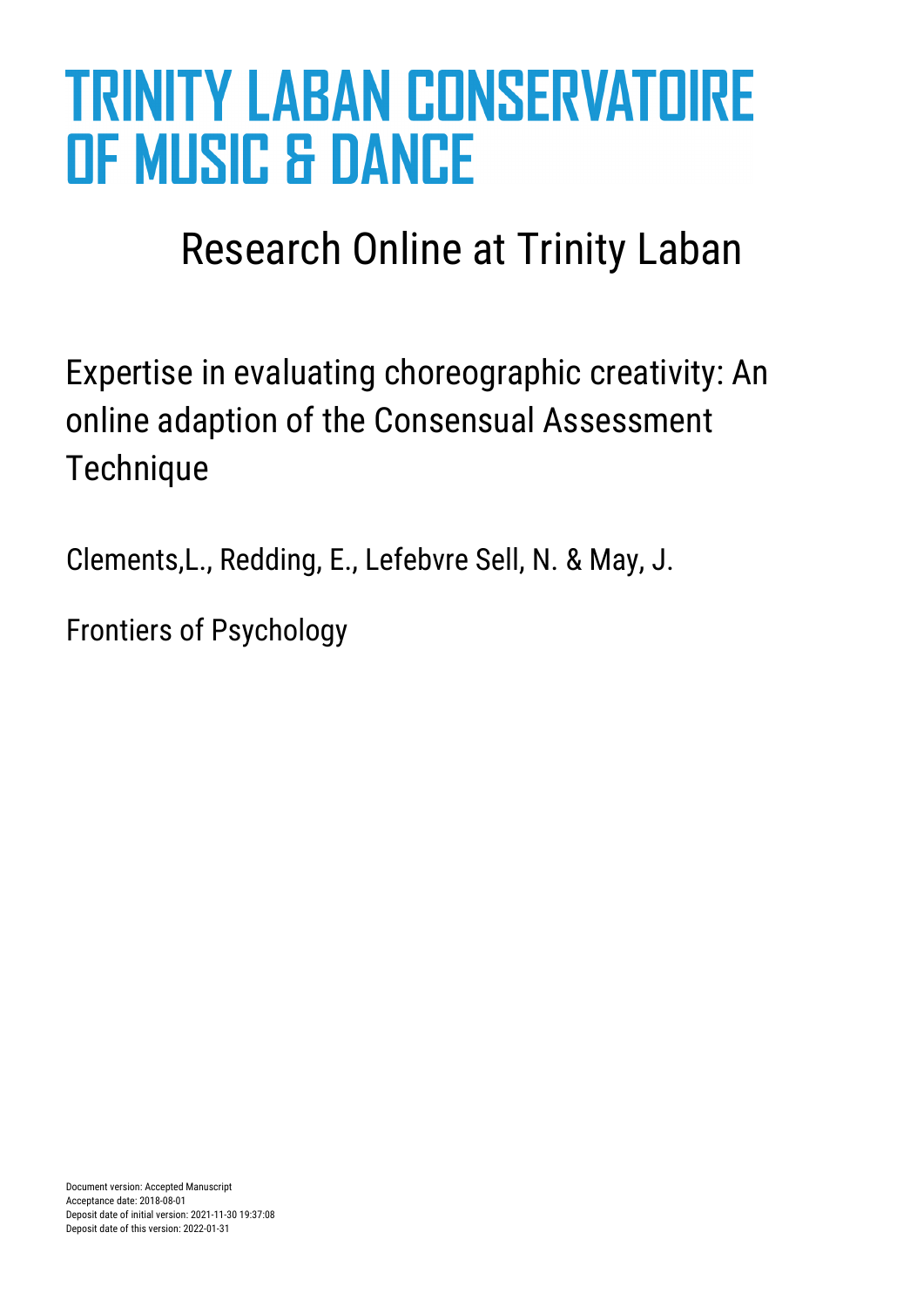



### Expertise in Evaluating [Choreographic Creativity: An Online](https://www.frontiersin.org/articles/10.3389/fpsyg.2018.01448/full) Variation of the Consensual Assessment Technique

[Lucie Clements](http://loop.frontiersin.org/people/491269/overview)1,2\*, [Emma Redding](http://loop.frontiersin.org/people/155725/overview)<sup>2</sup>, [Naomi Lefebvre Sell](http://loop.frontiersin.org/people/224165/overview)<sup>2</sup> and [Jon May](http://loop.frontiersin.org/people/145043/overview)<sup>3</sup>

<sup>1</sup> Department of Psychology and Counselling, University of Chichester, Chichester, United Kingdom, <sup>2</sup> Dance Science, Trinity Laban Conservatoire of Music and Dance, London, United Kingdom, <sup>3</sup> School of Psychology, Cognition Institute, University of Plymouth, Plymouth, United Kingdom

**OPEN ACCESS** 

#### Edited by:

Kathryn Friedlander, University of Buckingham, United Kingdom

#### Reviewed by:

Glenna Batson, Wake Forest University, United States Luke Stephen Hopper, Edith Cowan University, Australia

> \*Correspondence: Lucie Clements l.clements@chi.ac.uk

#### Specialty section:

This article was submitted to Performance Science, a section of the journal Frontiers in Psychology

Received: 29 April 2018 Accepted: 23 July 2018 Published: 24 August 2018

#### Citation:

Clements L, Redding E, Lefebvre Sell N and May J (2018) Expertise in Evaluating Choreographic Creativity: An Online Variation of the Consensual Assessment Technique. Front. Psychol. 9:1448. doi: [10.3389/fpsyg.2018.01448](https://doi.org/10.3389/fpsyg.2018.01448) In contemporary dance, experts evaluate creativity in competitions, auditions, and performances, typically through ratings of choreography or improvisation. Audiences also implicitly evaluate choreographic creativity, so dancers' livelihoods also hinge upon the opinions of non-expert observers. However, some argue that the abstract and often pedestrian nature of contemporary dance confuses non-expert audiences. Therefore, agreement regarding creativity and appreciation amongst experts and non-experts may be low. Finding appropriate methodologies for reliable and real-world creativity evaluation remains the subject of considerable debate within the psychology creativity research field. Although considerably variant in methodological operationalisation, the Consensual Assessment Technique (CAT) asks individuals to use an implicit definition to assess creativity in others' work. This study aimed to investigate the role of experience and expertise in the evaluation of choreographic creativity, with a secondary aim of testing the feasibility of an online snowballing methodology for large-scale dancespecific research, informed by the methodology of the CAT. We filmed 23 Contemporary Dance students each performing a 3-min peer-choreographed solo and then recruited 850 online evaluators with varying degrees of expertise and experience in dance and creativity. Evaluators viewed at least one randomly selected video and rated creativity, technical ability, appreciation and understanding of the work, each using a seven-point Likert scale. A one-way ANOVA showed a significant difference in creativity ratings across the 23 videos, and creativity correlated significantly with the other variables. We then categorized evaluators on nine aspects of their dance and creative experience and entered the data into a repeated-measures linear mixed model. Two of the fixed effects yielded differences in creativity evaluations: (i) contemporary choreographic experience and (ii) self-reported creative expertise, as did the random effect of the video. The results indicate that personal experience of the choreographic process impacts creativity assessment, above and beyond experience in dance class participation. Implications for creativity assessment within creativity research and practice are discussed.

Keywords: creativity, choreography, contemporary dance, expertise, audience, assessment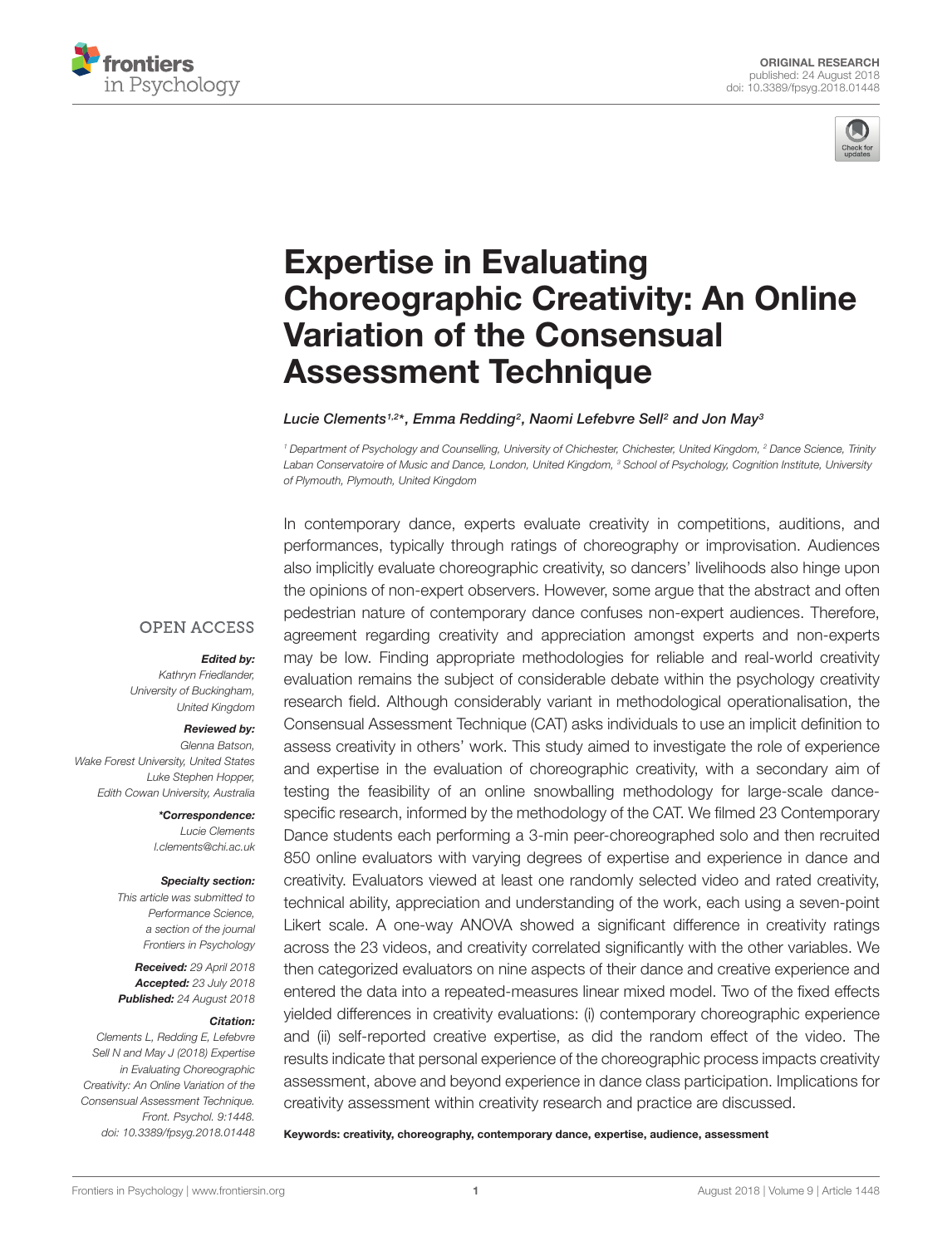#### INTRODUCTION

'Contemporary dance' loosely refers to a range of dance styles that use the body to explore and express conceptual ideas or images (Strauss and Nadel, 2012). In contemporary dance, there are no set movement sequences to draw from so there is an expectation of finding new and inventive movement. The focus is, therefore, less on the formulaic construction of movement than in classical forms such as ballet, with an often-deliberate rebellion against codified technique. It is this freedom that supports the argument that contemporary dance is creative by nature (H'Doubler, 1998). Researchers commonly cite Guilford's (1950) presidential address to the American Psychological Association as the defining moment in persuading psychology researchers of the value and importance of scientific research into creativity (Kaufman and Sternberg, 2010; Runco, 2014). Psychological research has facilitated depth of understanding of the predictors, correlates and consequences of creativity, but typically focuses on general population research, with less research within specialist domains (Kaufman and Sternberg, 2010; Runco and Acar, 2012; Long et al., 2014; Runco, 2014; Simonton, 2015). Little has been published drawing on scientific methods within the domain of contemporary dance (Thomson and Jaque, 2017).

The lack of creativity research within the performing arts more broadly may be due to scientists' misinformed beliefs that performing artists are replicators who express work generated by others, rather than creators, and are therefore not a population of interest (Kogan, 2002; Sawyer, 2014; Thomson and Jaque, 2017). Butterworth (2004) notes that this traditional hierarchy of 'choreographer-as-creative' and 'danceras-reproducer' is no longer the sole means by which creativity occurs, citing numerous ways in which the dancer expresses their creativity in choreography. The boundary between dancer and choreographer is blurred, and dance students now learn both performance and creative skills. Professional contemporary dancers often contribute to the development of movement material, through 'exploring, selecting, and developing dance material' (Stevens and McKechnie, 2005, p. 40). The process is often guided by 'tasking', the use of a problem set by the choreographer, and solved by the dancers (May et al., 2011). Typically, each dancer's material will contribute in some way, through refinement of the movement and changes to timing, resulting in a creative product (Stevens et al., 2001). Farrer (2014) notes that whether improvising, choreographing, transforming a phrase of movement, or completing a task, dancers embody numerous creative roles, yet even dancers themselves do not recognize their creativity. These multiple perspectives highlight a broad lack of awareness of dancers' choreographic creativity, calling for greater scientific attention to this unique domain of creativity.

The purpose of our work was to investigate how experience in contemporary dance impacts assessment of choreographic creativity, because contemporary dance requires communication of creative ideas to an audience (Humphrey, 1959; Burrows, 2010; Risner, 2000). Thus, creativity in dance is a social phenomenon (Łucznik, 2015). As Csikszentmihalyi (1999) notes, "The underlying assumption is that an objective quality called 'creativity' is revealed in the products and that judges and raters can recognize it" (p. 314). Csikszentmihalyi (2014) argues that the interaction between three elements of a system constitute creativity. A culture contains symbolic rules for creativity, the individual brings that creativity into the domain, but creativity is only brought to fruition when experts from that domain recognize the creativity. Recognition of creativity occurs in contemporary dance education (for example, the ability to demonstrate creative engagement in improvisation is a typical entry requirement to higher education dance training), subsequent student assessments, and in reviewing professional work. Although experts are imperative to real-world creativity assessment, non-experts also play a role in the day-to-day sustenance of creative careers, and varying levels of expertise or knowledge may predict differences in assessment of creativity (Hong and Lee, 2015).

Since participation in contemporary dance is an increasingly popular recreational, educational and professional pursuit, one could argue that the audiences who engage with and see this creativity should also be increasing too. Burrows (2010) highlights that contemporary dance audiences seek novelty, but alternative research has also shown that some less experienced contemporary dance audiences report confusion, failure to understand the choreographic intention, and lack of enjoyment (Stevens et al., 2007, 2009; Van Dyke, 2010). Audiences of varying levels of expertise, levels or types of training, may, therefore, assess creativity differently. Research in dance indicates that nonexpert dance audiences may fail to understand the meaning behind contemporary dance, perhaps because contemporary dance is detached from the 'magic' seen in dance which makes use of popular music, costumes and staging (Stevens et al., 2009). Contemporary dance has not become rooted in modern westernized culture in the same way other art forms or classical ballet have. For example, a dance director reports that his audiences mainly consist of friends, family or supporters of those directly involved in the performance rather than members of the public (Van Dyke, 2010). Contemporary dancers are often dressed in plain, everyday clothes or speaking directly to audiences; the movement is often pedestrian and effortless, or, hugely effortful. Often, dancers create movement without music, and the music is added later in the choreographic process. Thus contemporary dance may be a particularly unique and ripe area for novel research into creativity, and given this previous research we were interested in the broad role of expertise and understanding of contemporary dance in assessing creativity.

Williams et al. (2016) note that despite the growth of the psychology of creativity over the last 25 years, in particular, many fundamental complexities remain. One such challenge is finding appropriate methodologies for investigating previously underresearched domains of creativity. Problem solving approaches are perhaps the most common methodology seen in psychology research, where 'creativity' lies in the process or means by which an individual arrives at a solution (Lubart, 2001). Problem-solving measures predominantly investigate insight, also known as the 'aha moment' (e.g., the Remote Associates Tests, Wallas, 1926; Mednick and Mednick, 1971;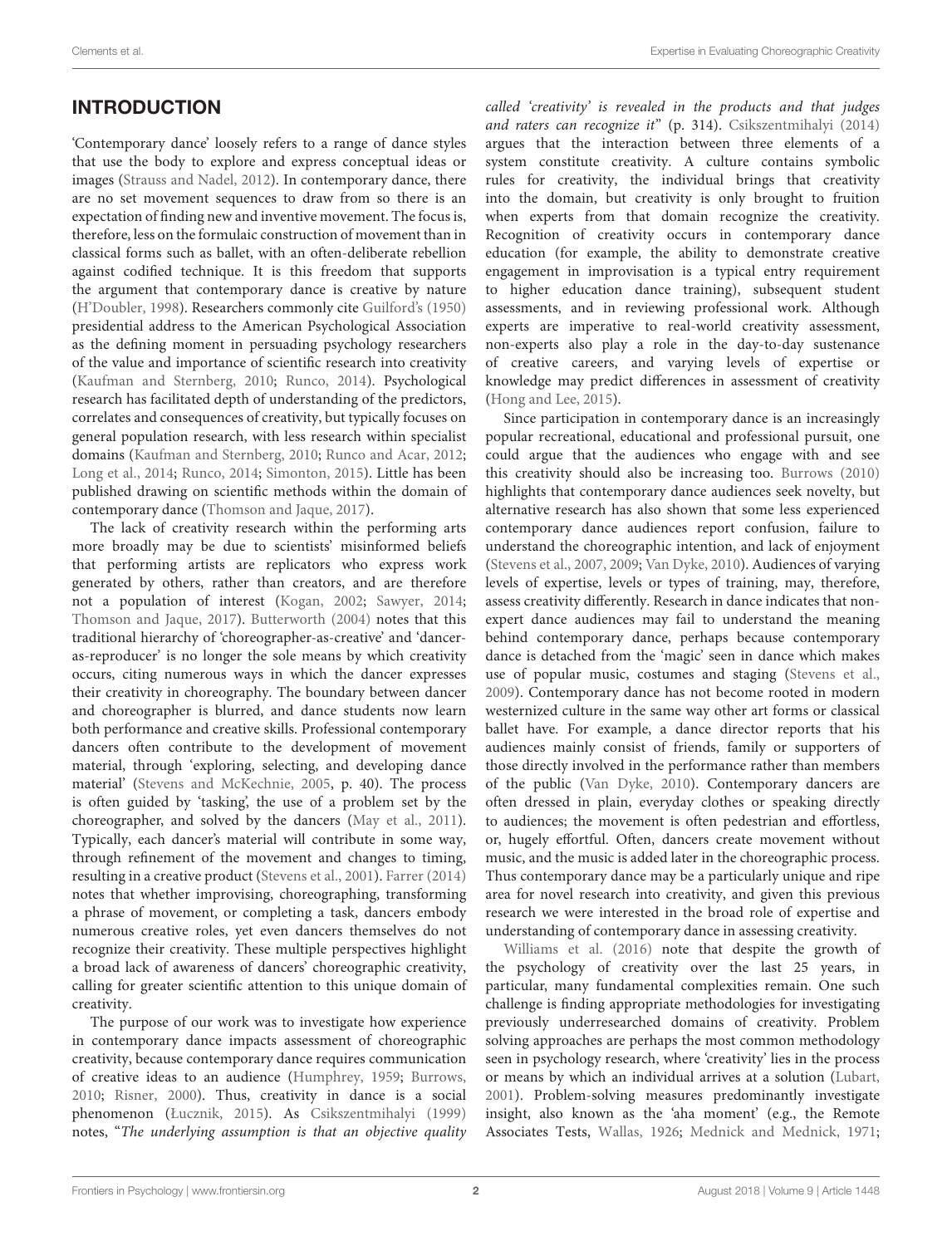Runco and Jaeger, 2012). In these tests, problem solving involves a two-stage process of divergent and convergent thinking; restructuring the problem by reframing one's mental approach, to find the one appropriate answer (Guilford, 1956). A small number of research studies have used problemsolving approaches to dancers' creativity, using measures of divergent thinking (the ability to produce multiple responses to a problem) which is considered the 'backbone of creativity assessment' (Runco, 2014, p. 14). Stinson (1993) found students in Chinese dance education were significantly less creative (in divergent thinking) than a non-dancing control group. Fink and Woschnjak (2011) found differences in divergent thinking across contemporary, ballet and jazz dance, suggesting that creativity differs within dance genres. These studies suggest that differences in creativity occur at the microdomain level of dance, yet their generalized approach to assessing creativity may limit their usefulness.

There are reasons why traditional divergent thinking measures may be of limited use for choreographic creativity. Most importantly, some criticize the problem-solving approach to creativity assessment for constituting just one type of creativity, which assumes domain generality of the cognitive processes (i.e., attention, perception, memory, language, and intelligence) underpinning creativity (Kaufman and Baer, 2004; Runco, 2014). At this level, creativity is a nomothetic process shared by, and accessible to, all humans (Simonton, 1999; Glăveanu, 2010). This generalist perspective arguably lacks sensitivity to the individual nuances of creative specialization that manifest in different ways across different fields (Baer, 1998; Feist, 1998; Hu and Adey, 2002; Julmi and Scherm, 2015). Divergent thinking tests may assess only narrow ranges of ability and may not be conclusive about measuring 'creativity' itself. Instead, they indicate abilities related to creativity, which may not be as relevant in specialized domains (Amabile, 1982; Baer and McKool, 2009). Thus it is important also to develop methodologies that are sensitive to the individual nuances of creativity in each domain.

Choreographic creativity, for example, implicates embodied cognition: cognitive processes are rooted in physical interaction with the world (Wilson, 2002; Stevens and McKechnie, 2005). Embodiment emphasizes both physical exploration and knowledge (Kogan, 2002). Dancers understand the intention and action of others moving in the same space and use the body for problem-solving, demonstrating creativity by thinking with the body (Kirsh, 2011). Choreographic creativity uses both awareness of kinesthetic knowledge and experience in/through the body and explicit knowledge of the external world; cognition is situated (Risner, 2000; Kirsh, 2010, 2011). Thus creativity in dance is a process of using the body in novel ways in response to a task and the ability to successfully and fluidly link body positions into a developed sequence (Stevens et al., 2001; Stevens and McKechnie, 2005; Kirsh, 2011). These processes use memory, language and perception as well as space, time, motion and physical expression, with decreased emphasis on verbal and greater emphasis on nonverbal communication (Bläsing et al., 2010; Thomson and Jaque, 2017). Hagood (2001) writes that dance, in general, is "an extremely complex experience to attempt to measure" (p. 27). However, embodiment and process are critical, which differs starkly from the pen and paper medium emphasized in time-limited psychology measurement traditions; thus studying creativity in dance would be wise to use dance in its natural movement based form.

One of the most widely advocated domain specific means of assessing situated creativity is the Consensual Assessment Technique (CAT; Amabile, 1982). The CAT is popular in psychology since it is unrelated to any specific creativity theory, meaning that its use is broad and relevant to any domain of creativity (Baer and McKool, 2009). In the CAT methodology, experts assess creativity using an implicit understanding within their specific domain (Amabile, 1982; Amabile and Pillemer, 2012). Similarly, assessors in dance use an implicit creativity definition to assess. For example, it is common to obtain mean scores from panels assessments during improvisation at an audition.

However, the CAT has some challenges. Namely, there are no clear guidelines for implementation, and many variations have been used to investigate specific domains. It is a process of obtaining evaluations from raters without using a formal tool or needing to provide explicit criteria against which creativity must be assessed. Conventionally, it is expected that raters should share some common understanding of the domain to support a consensus.

Although a large body of research has investigated audience responses to classical dance as a performance (See Calvo-Merino et al., 2005; Reason and Reynolds, 2010), there is a paucity of research into contemporary dance audiences which focuses on perceptions of creativity. Research has been undertaken to explore the associative and affective results of performance (e.g., Stevens and McKechnie, 2005), but no research has considered audience evaluations of creativity using the psychology of creativity methods such as the CAT. Research using the CAT supports that expert and non-expert creativity assessments of poems differed significantly different, with expert raters giving a higher rating than non-experts, thus is a suitable methodology for investigating choreographic creativity (Kaufman et al., 2008). Kokotsaki and Newton (2015) suggest a continuum of insideroutsider status that potential creativity assessors have, depending on their expertise and experience. Therefore, using a simple dichotomy of expert or non-expert may be too restrictive, particularly in dance where individuals gain experience through doing, making and watching.

The role of creativity has been the subject of considerable interest in psychology research but is yet to be explored in depth in dance within a scientific framework. Therefore, the purpose of this research was to establish an understanding of expertise on the attribution of creativity in contemporary dance choreography. We aimed to recruit a large sample of assessors to judge choreographic creativity of contemporary dance. Informed by the method of the CAT, we used a quantitative methodology to assess the impact of expertise in assessing creativity in contemporary dance to rate video clips of student choreographies (Amabile, 1996). Additionally, we collected measures of perceptions of technical ability, liking and ability to find meaning, as previous research has indicated that non-experts use these variables to assess creativity (e.g., Kozbelt, 2004; Glass and Stevens, 2005).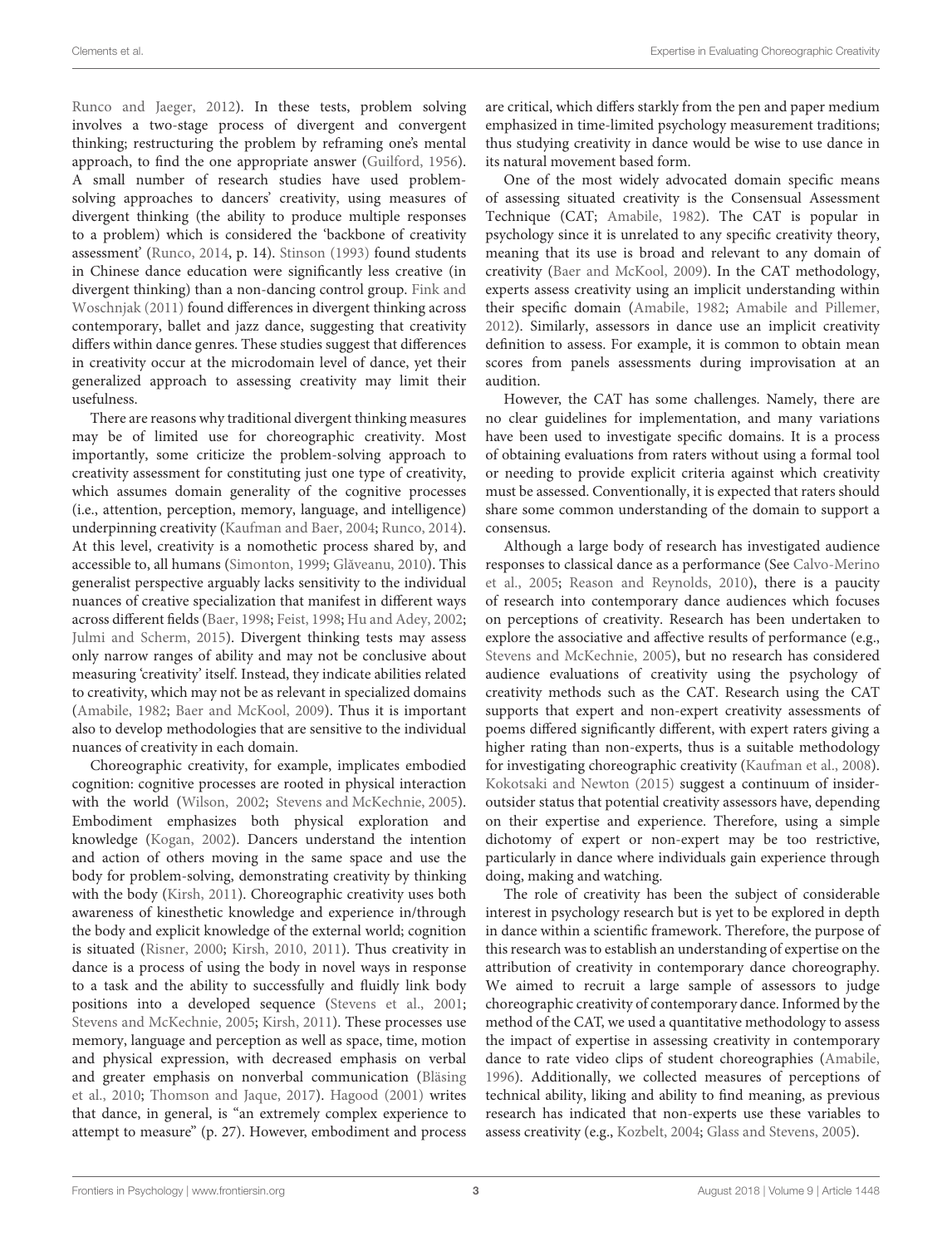#### MATERIALS AND METHODS

#### **Participants** Choreographers

Students ( $n = 24$ ; male  $n = 6$ , female  $n = 18$ , mean age = 20.2 years;  $SD = 1.6$  years) studying in the 1st year of a BA Contemporary Dance at Trinity Laban, a leading UK Dance Conservatoire, consented to participate in the research. Students entered onto the degree having been assessed for both technical and creative skill at audition (evaluated through a panel marked improvisation), thus had been selected onto the program for their creative potential. Their dance training consists of technique classes in Contemporary Dance (such as Graham and Cunningham) and Ballet, as well as Choreography classes focused on developing processes of exploratory non-stylistic ways of moving from within the body. Students take additional modules in performance and contextual studies. Students were all members of the same choreography class, taught by the same teacher, and had been randomly allocated to this teacher's class at the start of the academic year (from four possibilities).

#### Creativity Raters

We recruited creativity raters ( $n = 1084$ ) from a variety of levels of expertise to the research. After data screening and cleaning, the final sample size was 850 raters (female  $n = 682$ , male  $n = 158$ , other  $n = 10$ ). Participants ranged in age from 18 to 77 years  $(M = 31.6, SD = 12.9)$ . We created dummy variables using the nine categories of experience and expertise seen in **Table 1**, whereby an individual who's answer was 'No' is coded as the reference category of '0', and an individual who's answer was 'Yes' to any degree of experience is coded as '1'. The employment categories were answered qualitatively and coded by the first author as 'No' or 'Yes'. An overview of rater experience and expertise in dance and creativity are shown in **Table 1**.

#### **Measures**

#### Video Stimuli

We obtained videos of a short solo choreography ( $n = 23$ ; duration 172–194 s), which were created for the students' choreography module assessment. The choreography was danced by a classmate of the student, rather than the choreographer themselves. We filmed the choreographies in a mirrorless dance

TABLE 1 | Participant experience and expertise in dance and creativity.

| <b>Experience/expertise</b>                          | No (N)    | Yes(N)    |
|------------------------------------------------------|-----------|-----------|
| Experience in child/adult dance classes              | $n = 166$ | $n = 684$ |
| Experience in child/adult contemporary dance classes | $n = 444$ | $n = 406$ |
| Current/previous attendance at the dance institution | $n = 763$ | $n = 87$  |
| Experience in watching live contemporary dance       | $n = 504$ | $n = 346$ |
| Experience in choreographing dance                   | $n = 262$ | $n = 588$ |
| Experience choreographing contemporary dance         | $n = 605$ | $n = 245$ |
| Employed in any creative domain                      | $n = 383$ | $n = 467$ |
| Employed in an artistic, creative domain             | $n = 483$ | $n = 367$ |
| Are you an expert in creativity?                     | $n = 714$ | $n = 136$ |
|                                                      |           |           |

studio in natural lighting to standardize the videos and remove confounding variables relating to production. We used a wide shot of the dance studio which replicated a head-on audience view. All dancers dressed in plain, dark colored practice clothes. An audio-visual expert removed the music and added a fade in and out at the start and end of each piece.

#### Creativity Ratings

Creativity was assessed using a seven-point Likert scale (How creative did you think the piece was?; 1. Not at all creative – 7. Very creative) informed by the method of the CAT (Amabile, 1983). In addition to the target question, participants answered three additional questions; How much did you like the piece? (1. Not at all – 7. Very Much); How technically skilled did you think the dancer was? (1. Not at all technically skilled – 7. Very technically skilled); How able were you to find meaning in the piece? (1. Not at all able to find meaning – 7. Very able to find meaning).

#### Procedure

We obtained institutional ethical approval. Following this, a choreography teacher provided initial consent to approach her first-year choreography students to provide choreographic material for creativity assessment in the research. The contemporary dance students consented at the end of a timetabled choreography class, 2 weeks before their choreography assessment. Each student's assessed work was a three-minute solo performed by a peer in the same class, so each student consented once for the inclusion of their choreography and a second time as a performer in a peer's work.

On the day of the assessment and filming for the research, each participant provided secondary verbal consent to confirm his or her inclusion. One participant was injured so did not undertake her performance, resulting in 23 videos. We embedded the clips into an online survey via a video hosting site. Snowball sampling was used to recruit creativity online raters through online platforms, social media and email groups. A variety of groupings were targeted, including those with experience in dance, those with experience in creative fields, and those who had no experience in dance and/or creativity. Participants completed comprehensive demographic questions to provide information about their background and training in dance, creativity and the arts. They then watched a randomly selected video, before completing the four assessment scales (creativity, liking, technique and meaning), which appeared in a random order. Each participant had the option to watch as many clips as they wished to, before completing the four scales at the end of each piece.

After 6 weeks, we had obtained sufficient data. Data were downloaded to Microsoft Excel and cleaned and screened, where participants with missing data or insufficient information were removed. We then transferred data into the Statistical Package for Social Sciences Version 23 (IBM Corp, 2016), and undertook preliminary analyses of variance and correlation. We conducted main analyses using the LAVAAN package (Rosseel, 2012) within R version 3.2 (R Core Team, 2015). A repeated measures linear mixed model was used to predict creativity score and determine the impact of experience and expertise at the nine levels. We used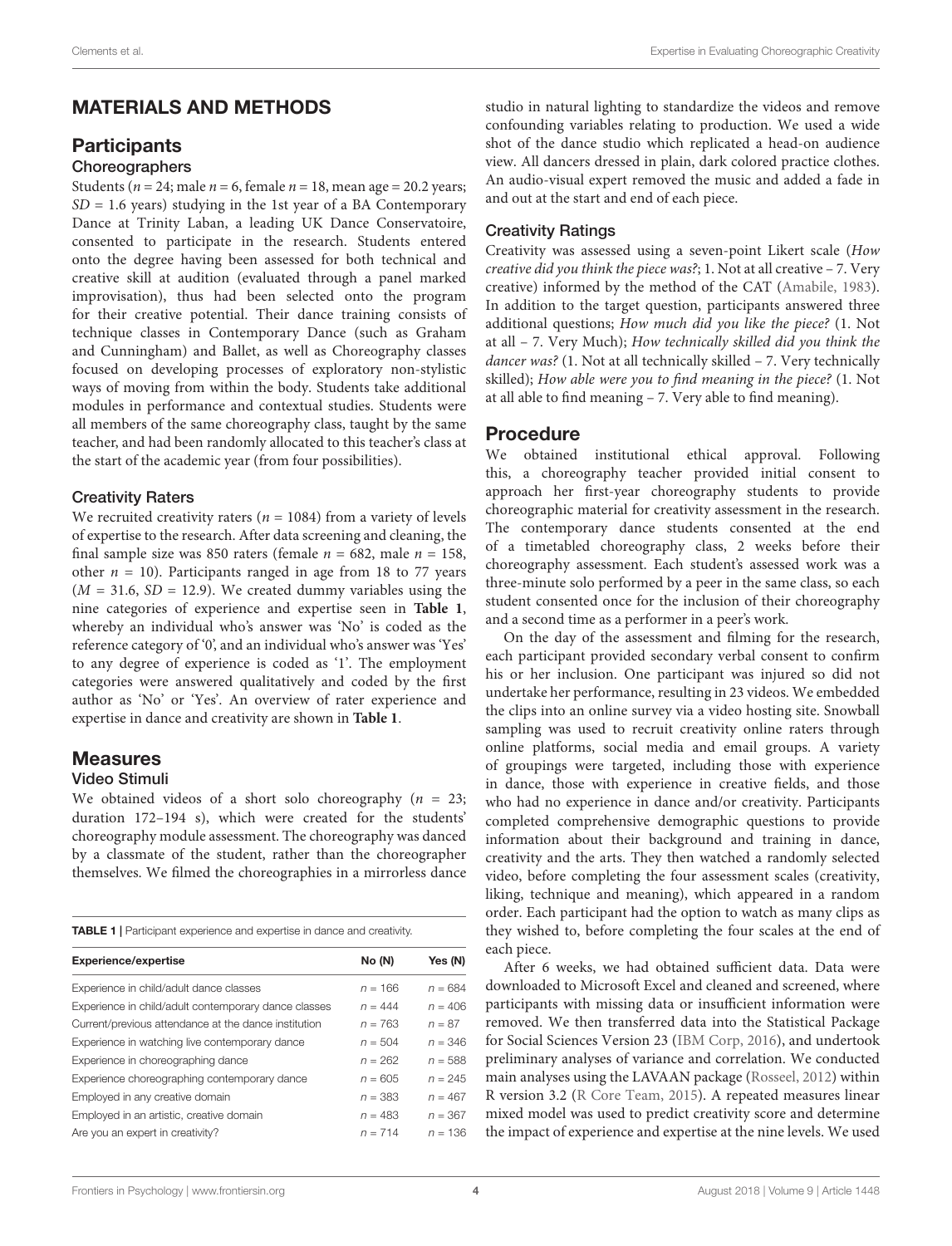a repeated measures mixed model as it is suitable for missing data, therefore allowing for the variation in the number of videos observed.

#### RESULTS

#### Descriptive Statistics

The numbers of videos viewed by each of the 850 creativity raters ranged from one to 21 videos ( $M = 2.53$ ,  $SD = 2.63$ ). In total, we obtained 2153 individual ratings with between 81 and 102 creativity ratings on each video  $(M = 91.61, SD = 6.37)$ . Descriptive statistics of overall ratings from the 23 videos are shown in **Table 2**.

#### Preliminary Analyses

We undertook a series of one-way ANOVAS to determine a difference in the mean ratings of the videos. Creativity  $[F(22,2130) = 6.85, p < 0.001]$ , likeability  $[F(22,2130) = 5.90,$  $p \le 0.001$ , meaning  $[F(22, 2130) = 4.77, p = \langle 0.001 |$  and technique  $[F(22,2130) = 11.44, p < 0.001]$  all showed significant variation in scores between videos.

Next, Pearson's correlation analyses were conducted to obtain an understanding of the relationships between creativity, likeability, technique and meaning. **Table 3** shows significant moderate to strong positive correlations between all four variables, suggesting that people rate contemporary dance highly on creativity when it is also perceived as liked, well understood and well executed.

#### Repeated Measures Linear Mixed Model

A colleague of the authors' who was blind to the purpose of the research coded a random sample of 50 participants' qualitative employment responses 'Employed in any creative domain' and 'Employed in an artistic creative domain' to assess the reliability of the expertise and experience coding seen in **Table 1**. A positive inter-rater reliability (IRR) correlation = 0.83 was achieved.

TABLE 2 | Descriptive statistics of creativity, likeability, meaning and technique ratings.

|             | Min. | Max. | Mean | SD   | <b>Skewness</b> | <b>Kurtosis</b> |
|-------------|------|------|------|------|-----------------|-----------------|
| Creativity  | 1.0  | 7.0  | 4.62 | 1.44 | $-0.45$         | $-0.17$         |
| Likeability | 1.0  | 7.0  | 4.13 | 1.61 | $-0.21$         | $-0.67$         |
| Meaning     | 1.0  | 7.0  | 3.86 | 1.64 | $-0.17$         | $-0.78$         |
| Technique   | 1.0  | 7.0  | 4.97 | 1.36 | $-0.55$         | $-0.05$         |

TABLE 3 | Pearson's correlation coefficients for creativity, likeability, meaning and technique ratings.

|             | Creativity | Likeability | <b>Meaning</b> |
|-------------|------------|-------------|----------------|
| Creativity  |            |             |                |
| Likeability | $0.71*$    |             |                |
| Meaning     | $0.60*$    | $0.67*$     |                |
| Technique   | $0.62*$    | $0.57*$     | $0.45*$        |

<sup>∗</sup>Correlation is significant at the 0.05 level (2-tailed).

According to Cohen's Kappa statistic, an IRR of greater than 0.8 indicates a very good level of reliability between raters (McHugh, 2012).

We entered each of the experience or expertise categories in to the repeated measures linear mixed model as a fixed effect. Contemporary choreographic experience significantly predicted creativity,  $F(1,2052.33) = 6.61$ ,  $p < 0.001$ , as did self-attributed creative expertise  $F(1,2032.13) = 17.82$ ,  $p < 0.001$ , but none of other categories were significant. In those with contemporary choreographic experience, creativity was rated higher compared to the reference group  $[b = 0.24, t(2067.48) = 2.71, p < 0.05]$  $(95\% \text{ CI} = -0.044 \text{ to } 0.39)$ ]. In those with self-attributed creative expertise, creativity was rated lower compared to the reference group  $[b = -0.13, t(2032.13) = -4.44, p < 0.001$  (95% CI = -0.52) to −0.19)]. Next, video was entered as a random effect. Both the intercept ( $b = -0.19$ , *Wald*  $Z = 32.56$ ,  $p < 0.001$ ) and video were significant ( $b = -0.12$ , Wald Z = 2.81,  $p < 0.05$ ), indicating that slopes were significantly different across the 23 videos.

#### **DISCUSSION**

We explored the role of experience and expertise in assessing choreographic creativity, using a novel online methodology that facilitated dance specific research. 850 assessors assessed creativity in 23 individual contemporary dance choreographies. Assessor experience and expertise were sampled from a continuum of expertise from those who had never taken a dance class to professional choreographers. The results demonstrate the impact of both dance specific experience and broader creative expertise in the assessment of choreographic creativity.

The results show that when an individual has experience in choreography, they rate creativity higher. That is, one needs experience in the choreographic process to judge a piece to be more creative. This supports the idea by Corazza (2016) that creativity is related to an ability to see the potential expression of a process. This is in line with the emphasis on the creative process in dance pedagogy (Butterworth, 2004; Farrer, 2014), yet suggests that this emphasis may be preventing those who do not have experience of choreography from identifying creativity. Our findings suggest that this level of expertise is essential in evaluator selection; experience in physically dancing or watching contemporary dance does not lead an individual to rate creativity higher. Instead, experience in knowing the process of making dance allows an individual to judge a piece as more creative.

These findings have implications with regards to accessibility of contemporary dance, in suggesting that training in dance per se does not necessarily facilitate an understanding of choreographic creativity, but that only those who learnt to make dance understand and rate higher. The level of expertise suggested by our findings regarding creativity is more specific than that which has been reported in the literature on dance performance, even beyond those studies involving fMRI recordings of audience responses (e.g., Calvo-Merino et al., 2005). Here, physical participation has led to significant differences in brain activity when watching dance. However, our findings indicate that experience of making or choreographing, beyond physical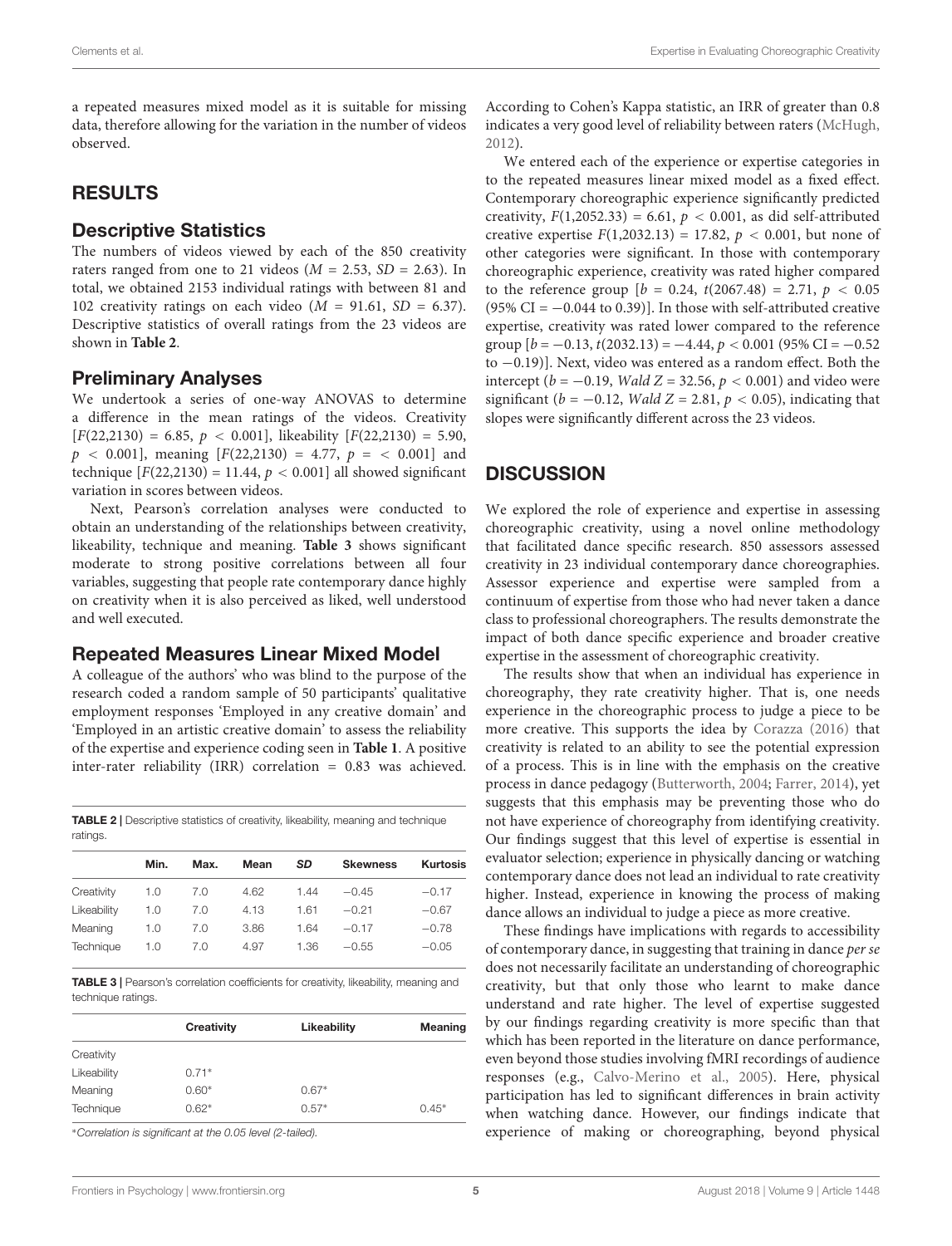participation in dancing, impacts creativity assessment (e.g., Calvo-Merino et al., 2005).

The results of the correlational analyses showed that creativity score is related to choreography that the evaluator likes, can find meaning in, and is performed by a dancer whom the evaluator perceives as technically skilled. Collectively, these correlational results indicate that an audience evaluates creativity in line with subjective elements which go beyond the criteria which underpin problem-solving tests such as the RAT (Mednick and Mednick, 1971) and TTCT (Torrance, 1974). Standard creativity tests previously used in dance, operationalise creativity by the ability to rapidly produce a large number of infrequent responses (e.g., Fink and Woschnjak, 2011). Two critical elements of creativity underpin most theoretical and research-based definitions) originality or novelty and b) usefulness or appropriateness (Stein, 1953; Barron, 1955; Amabile, 1983; ). This dualistic criterion remains the most commonly accepted definition of creativity (Runco and Jaeger, 2012). Since creativity correlated highly with making meaning of the piece, one could argue that those who rated higher in the contemporary dance choreography subgroup had a clearer insight into the meaning of the work, because they had experience of the process and understood intention. Creativity in the arts may be assessed concerning intention at the moment of creation, with a proposition that it is intentionality rather than novelty which is vital (Kharkhurin, 2014; Weisberg, 2015). In turn, this supports previous authors who have discussed the lack of outsider dance audiences and the failure to understand contemporary dance (Van Dyke, 2010).

A second finding was that scores by those who self-assigned themselves as creative experts were lower than those who did not. This supports the value of the chosen method, and that asking judges to self-select whether they are an expert may be valuable when seeking to recruit judges. Experts will have had considerably greater exposure to creativity and therefore do not consider the work to be as creative; there is some interaction of expertise at this level, yet cause and effect cannot be established.

The implications for these findings are numerous when discussing the need for widening audience engagement in contemporary dance. These findings may imply a need for educating audiences about creative processes underpinning the dance product. Glass and Stevens (2005) note that 'Priming audience members about a particular work should assist them to engage with the work at a greater level of understanding' (p.17). Educating an audience about the creative process might bridge the gap between the audience's understanding of creativity in dance and subsequent enjoyment of the work. This may be particularly true in an art form where the emphasis is on the process and the dancer's experience of making or creating a dance for the dancer's enjoyment (Lavender, 2009).

Importantly, the results of the analyses showed variation in the mean ratings of the videos, demonstrating that the snowball sampling method does not neutralize differences; that is, a varied audience collectively distinguish varying levels of creativity. Using a simple Likert scale for the CAT is therefore advocated as a simple yet effective measure of creativity. We recognize that there are numerous ways of implementing the CAT and the present research was a considerable variation on the original. The use of this variation was beneficial since it is arguably the only available research methodology for creativity which is not inherently tied to a theory of creativity but facilitated a means of assessing dance specific creativity (Baer and McKool, 2009). The methodology assessed the manifestation of creativity through the body (Kirsh, 2010 and without pen and paper tests, while focusing on product also increased validity.

It is of note to consider the relationship between the choreographer and the dancer who is performing the work. Whilst our intention was to assess the choreographer's creativity, one could argue that the audience perception may also be related to the performer's creative interpretation of the movement, in the same way that it is related to their technical skill. Thus an additional facet in dance may be the dancer's ability to communicate and interpret the choreographic interpretation which is as important as the choreographer's creative skill at constructing the work (Smith-Autard, 2014).

The study is strengthened by the inclusion of 23 videos and a large sample of respondents, allowing a more substantial variation of scores to be given and to facilitate a broad audience, which is more reminiscent of real-life choreographic settings. Future research should endeavor to establish reliability amongst experts in dance specific creativity which is solely reliant on expert opinions, such as auditions. The present research was not intended to undertake IRR correlation analysis; however, IRR between experts has been highlighted as methodologically important (Kaufman et al., 2008; Haller et al., 2011). Furthermore, there is debate regarding the width of the Likert scale, with no consistent recommendations, aside from to include a neutral point. Thus, findings are not comparable across studies. However, in sum, although the method underpinning the CAT may be perceived to lack methodological stability, the breadth of application and validity has been demonstrated.

We had 87 (of 850) participants who currently/previously attended the institution, so we added 'current/previous attendance at the institution' as a predictor. This was not significant, thus did not impact on creativity ratings. Therefore the possibility of this as a confound was deemed to be minor, since only a small number of participants were potential classmates and this did not have a significant impact. In addition, although we did not ask whether the viewer knew the performer in the video, the video appeared randomly, so if they knew any performer, there was a 1 in 23 chance of them knowing the performer on video 1, 1 in 22 chance for video 2 and so forth. Since the average views were 2.5, the chances of knowing the performer were again relatively small.

The online methodology and use of snowballing enabled meaningful participant diversity, which was also sensitive to differences both in expertise and in evaluations of the videos. We recognize that snowballing can result in the loss of crucial information over participants, however, for the present research it facilitated a meaningful audience-like participant set. The use of such an online evaluation might facilitate repeated testing over time. Previous efforts to research dancers' creativity focused on domain-general measures and tended to be cross-sectional in nature; longitudinal research looking at the impact of the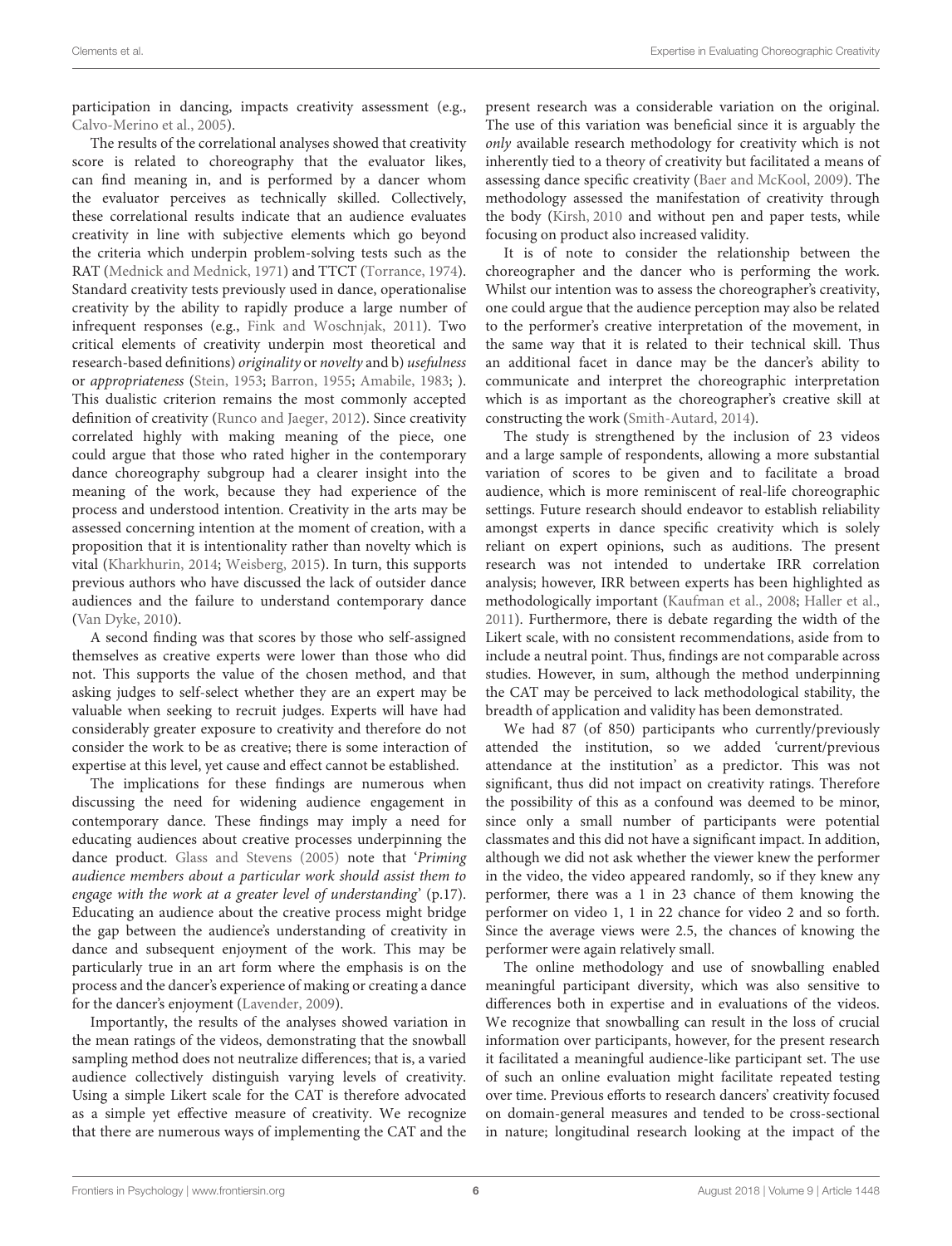environment or training on dancers' creativity has not yet been possible (e.g., Kalliopuska, 1989; Stinson, 1993; Fink and Woschnjak, 2011). Although we note that there are limitations of online methodologies, such as being unable to establish reliability between evaluators (as is common in the original version), the results of the study support the viability of an online snowball sampling method to recruit both experts and non-experts. In particular, the effectiveness of adapting the CAT for research purpose is advocated.

The present online adaption has strength in its flexibility for use across many unique domains of creativity. Thus, by assuming neither domain generality nor specificity, it is a method which could be replicated using any creative performances or artifact across many arts such as music, or visual art, allow recruitment of both large samples of creative works and raters. In this variation, a methodological strength was that unknown to the raters, the individual performing the work was not the creator. Future research within the domain of dance should continue to use the CAT in its most original form, aiming to establish reliability between assessors in real life creative performance scenarios such as an audition, to understand selection methods, as well as evaluation of students in choreography and improvisation courses.

#### **CONCLUSION**

This research aimed to understand the role of expertise in assessing creativity in choreographic creativity. A secondary aim

#### **REFERENCES**

- Amabile, T. M. (1982). Social psychology of creativity: a consensual assessment technique. J. Pers. Soc. Psychol. 43, 997–1013. [doi: 10.1037/0022-3514.43.5.997](https://doi.org/10.1037/0022-3514.43.5.997)
- Amabile, T. M. (1983). The social psychology of creativity: a componential conceptualisation. J. Pers. Soc. Psychol. 45, 357–376. [doi: 10.1037/0022-3514.](https://doi.org/10.1037/0022-3514.45.2.357) [45.2.357](https://doi.org/10.1037/0022-3514.45.2.357)
- Amabile, T. M. (1996). Creativity in Context: Update to" the Social Psychology of Creativity." Boulder, NV: Westview Press.
- Amabile, T. M., and Pillemer, J. (2012). Perspectives on the social psychology of creativity. J. Creat Behav. 46, 3–15. [doi: 10.1002/jocb.001](https://doi.org/10.1002/jocb.001)
- Baer, J. (1998). The case for domain specificity of creativity. Creat. Res. J. 11, 173–177. [doi: 10.1207/s15326934crj1102\\_7](https://doi.org/10.1207/s15326934crj1102_7)
- Baer, J., and McKool, S. S. (2009). "Assessing creativity using the consensual assessment technique," in Handbook of Research on Assessment Technologies, Methods, and Applications in Higher Education, ed. C. Schreiner (Lawrenceville, NJ: Rider University), 65–77.
- Barron, F. (1955). The disposition towards originality. J. Abnorm. Soc. Psychol. 51, 478–485. [doi: 10.1037/h0048073](https://doi.org/10.1037/h0048073)
- Bläsing, B., Puttke, M., and Schack, T. (Eds). (2010). The Neurocognition of Dance: Mind, Movement and Motor Skills. New York, NY: Psychology Press.
- Burrows, J. (2010). A Choreographer's Handbook. New York, NY: Routledge.
- Butterworth, J. (2004). Teaching choreography in higher education: a process continuum model. Res. Dance Educ. 5, 45–67. [doi: 10.1080/](https://doi.org/10.1080/1464789042000190870) [1464789042000190870](https://doi.org/10.1080/1464789042000190870)
- Calvo-Merino, B., Glaser, D. E., Grèzes, J., Passingham, R. E., and Haggard, P. (2005). Action observation and acquired motor skills: an fMRI study with expert dancers. Cereb. Cortex 15, 1243–1249. [doi: 10.1093/cercor/bhi007](https://doi.org/10.1093/cercor/bhi007)
- Corazza, G. E. (2016). Potential originality and effectiveness: the dynamic definition of creativity. Creat. Res. J. 28, 258–267. [doi: 10.1080/10400419.2016.](https://doi.org/10.1080/10400419.2016.1195627) [1195627](https://doi.org/10.1080/10400419.2016.1195627)

was to use a large scale online methodology which went beyond the pen and paper problem-solving approaches which have predominated the literature. The use of choreographic videos allowed the expression of embodied creativity and recruitment of a large audience with varying degrees of expertise and experience in dance. The results showed that personal experience of the creative process increased ratings of creativity, while creative experts rated creativity lower. The use of online methodologies for assessing creativity is advocated across multiple domains of creativity.

#### ETHICS STATEMENT

This study was carried out in accordance with the recommendations of Trinity Laban Ethics Guidelines and the BPS Code of Ethics. The protocol was approved by the Trinity Laban Conservatoire of Music and Dance Ethics Committee. All subjects gave written informed consent in accordance with the Declaration of Helsinki.

#### AUTHOR CONTRIBUTIONS

LC led the work carried out on the paper, including the writing, research design, data collection, and analysis. JM supported the development and undertaking of statistical analyses. NLS assisted in developing the methodology. ER and JM were Ph.D. supervisors of the work.

- Csikszentmihalyi, M. (1999). "Implications of a systems perspective for the study of creativity," in Handbook of Creativity, ed. R. J. Sternberg (Cambridge: Cambridge University Press), 313–335.
- Csikszentmihalyi, M. (2014). Society, Culture, and Person: A Systems View of Creativity. Dordrecht: Springer.
- Farrer, R. (2014). The creative dancer. Res. Dance Educ. 15, 95–104. [doi: 10.1080/](https://doi.org/10.1080/14647893.2013.786035) [14647893.2013.786035](https://doi.org/10.1080/14647893.2013.786035)
- Feist, G. J. (1998). A meta-analysis of personality in scientific and artistic creativity. Pers. Soc. Psychol. Rev. 2, 290–309. [doi: 10.1207/s15327957pspr](https://doi.org/10.1207/s15327957pspr0204_5) [0204\\_5](https://doi.org/10.1207/s15327957pspr0204_5)
- Fink, A., and Woschnjak, S. (2011). Creativity and personality in professional dancers. Pers. Individ. Diff. 51, 754–758. [doi: 10.1016/j.paid.2011.](https://doi.org/10.1016/j.paid.2011.06.024) [06.024](https://doi.org/10.1016/j.paid.2011.06.024)
- Glass, R., and Stevens, C. (2005). Making Sense of Contemporary Dance: An Australian Investigation into Audience Interpretation and Enjoyment Levels. Sydney, NSW: University of Sydney.
- Glăveanu, V. P. (2010). Paradigms in the study of creativity: introducing the perspective of cultural psychology. New Ideas Psychol. 28, 79–93. [doi: 10.1016/j.](https://doi.org/10.1016/j.newideapsych.2009.07.007) [newideapsych.2009.07.007](https://doi.org/10.1016/j.newideapsych.2009.07.007)
- Guilford, J. P. (1956). The structure of intellect. Psychol. Bull. 53, 267. [doi: 10.1037/](https://doi.org/10.1037/h0040755) [h0040755](https://doi.org/10.1037/h0040755)
- Guilford, J. P. (1950). Creativity. Am. Psychol. 5, 444–454.
- Hagood, T. K. (2001). Dance to read or dance to dance? Arts Educ. Policy Rev. 102, 27–29. [doi: 10.1080/10632910109600014](https://doi.org/10.1080/10632910109600014)
- Haller, C. S., Courvoisier, D. S., and Cropley, D. H. (2011). Perhaps there is accounting for taste: evaluating the creativity of products. Creat. Res. J. 23, 99–109. [doi: 10.1080/10400419.2011.571182](https://doi.org/10.1080/10400419.2011.571182)
- H'Doubler, M. N. (1998). Dance: A Creative Art Experience. Madison, WI: University of Wisconsin press.
- Hong, S. W., and Lee, J. S. (2015). Nonexpert evaluations on architectural design creativity across cultures. Creat. Res. J 27, 314–321. [doi: 10.1080/10400419.2015.](https://doi.org/10.1080/10400419.2015.1087245) [1087245](https://doi.org/10.1080/10400419.2015.1087245)